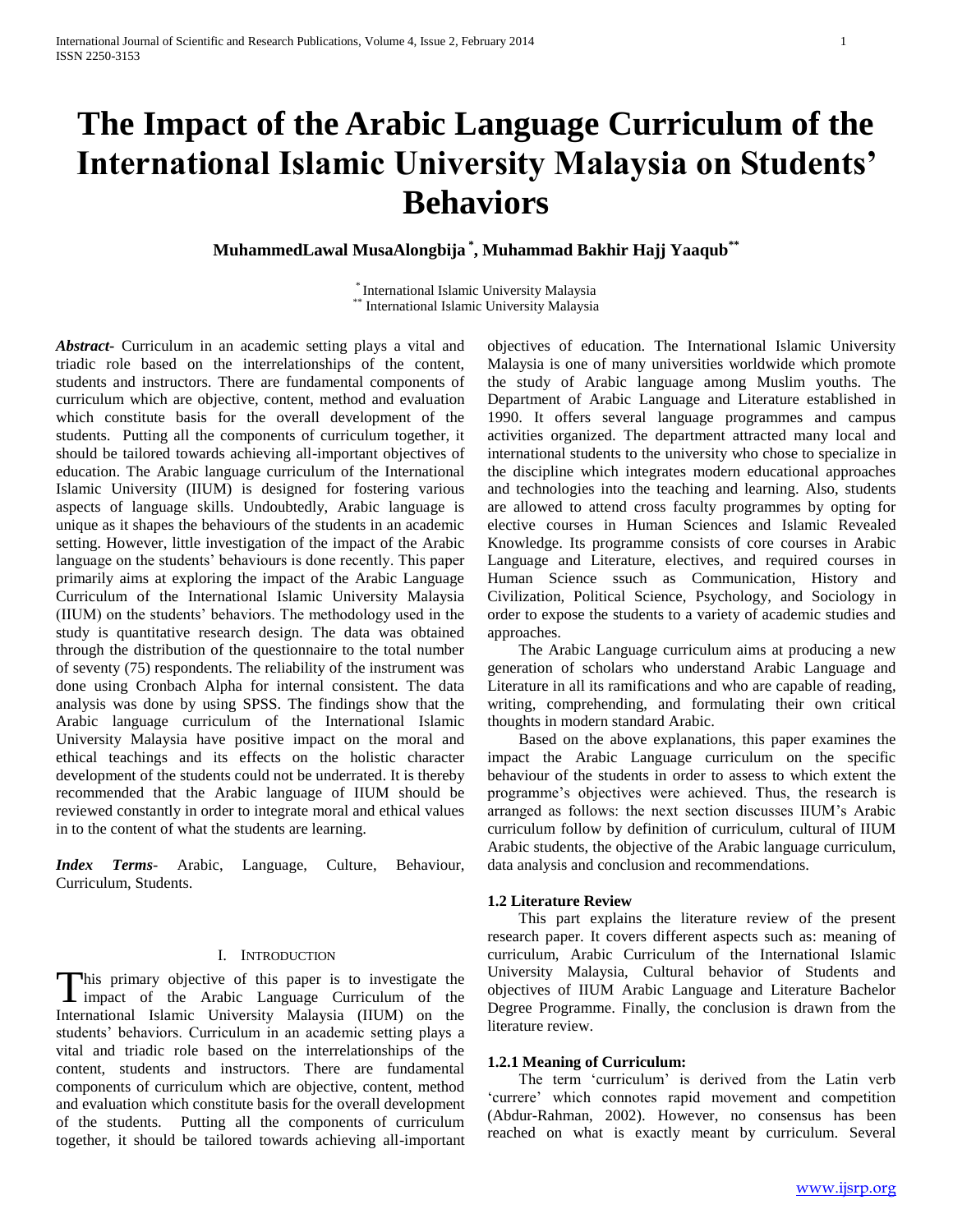definitions have been suggested by various scholars over time depending on their own perspectives and orientations. According to the *Al-Mu'jam al- Wasit of Majma' al-Lughah*, *mihaj* (curriculum) literally means "a clear path" (Cairo,2008).Technically, it means the path to be followed in order to achieve a goal or objective (Abdur-Rahman, 2002). Al-Wakil (1991) gave its obsolete meaning as "comprehensive knowledge, sciences, understanding and thinking imparted on a student in form of a subject." This is closely related to the view expressed by Husniy Abdul Bari in his treatise *The History of School Curriculum* in which he defined curriculum as "the sum total of the experience that a student acquires or ought to acquire under the instruction of a teacher" (Abdul Bari, 2006). Ibrahim Muhammad 'Ata held a contrary view and opined that "curriculum is not a subject to be given to students for memorization or to be sung in order to achieve a set objective but a set of items given to students in order to arouse his [or her] feeling of reality and urge to remember them each time he [or shel needs them."

 Muhammad 'Izat Abdul Mawjud and others as quoted by Abdus Salaam AbdurRahman Hamid in his work *Curriculum in the Past and Contemporary Time* define curriculum as a comprehensive experience and activities that a school impactsonto itsstudents under its instruction with the aim that students internalize its contained teachingsand influences their cultural behaviour. It should also positively affect their social cultural development which is the ultimate aim of education. Curriculum is similarly fashioned in a way that suits the cultural norms an institution intends for its students (Hamid, 2002). Munirah Hassan al-Sa'di added to this definition the aspect of integration coupled with teaching aids and capacity and methods by means of which all of these elements are combined into a single unit (al-Sa'di, 1981). Salahudeen 'Arafat Muhammad quoted Gelathorn Allen A as follows:

 The appropriate comprehensive modern meaning of curriculum is a programme or agenda prepared towards controlling teaching in schools. Sometimes, it is prepared in form of book which could be read or studied by students at different levels with reference to semester bases as was learnt by the teachers in their days and as noted by some scholars to be used in an environment or society which also impact to a large extent on the curriculum (Muhammad, 2006).

 All these above cited definitions may aid in the subsequent examination of the Arabic language curriculum of IIUM in terms of examining its specific design, its aims and objectives, and the means employed towards achieving the set objectives. The academic programme dedicated to the study of the Arabic language at the International Islamic University Malaysia is Bachelor of Human Science in Arabic Language and Literature. The courses are designed based on semester basewith a maximum of three contact credit hours per week. Every student is allowed to register for a maximum of 17 credit contact hours in the first and second semester rand 12 in the short or third semester. The total cumulative credit hours of the Bachelor's degree programme lie between 149 and 151 credit hours. 30 credit hours are allocated for basic courses such as Creative Thinking and Problem Solving, Sciences of the Qur'an, Sciences of Hadith, Introduction to *Fiqh*, etc. Another 51 credit hours consist of core courses like Advanced Arabic Language, Arabic Syntax, Arabic Morphology, etc.,and another 30 credit hours are electives to be taken at the Faculty of Human Sciences departments such as Sociology & Anthropology (SOSA),Communications (COMM), History & Civilization (HIST), Political Science (PSCI),and Psychology (PSYC), or from other departments such as Kulliyah of Information Science and Technology (KICT), Kulliyah of Economics (KENMS), Ahmad Ibrahim Kulliyah of Law (AIKOL), and Institute of Education(INSTED), by selecting subjects which are to be either introductory courses, elective or general language skills such as Introduction to Communication, Introduction to History and Civilization, Introduction to Political Science, Introduction to Psychology, Introduction to Economics, Information Technology, Parenting, Consumer Law, Environmental Law, Malay Language (Bahasa Melayu), Qur'an Recitation (*tilawah*), etc. It is mandatory for all students to fulfill these requirements in order to graduate. The main purpose is to expose the students to the different sciences and their theoretical and practical approaches in order to produce well rounded who can be easily integrated into the labour market (IIUM Undergraduate Prospectus, 2007).

# **1.2.2 Arabic Curriculum of the International Islamic University Malaysia**

 Any curriculum is specifically designed to achieve well defined objectives in accordance with the philosophy of the institution running the programme, having in view of the targeted students in particular and society at large. This is why educationists consider the curriculum as a vital element in the process of imparting knowledge to the younger generation. According to Ahmad bin Ibrahim (2005), "Quality education is to produce scholars who possess certain knowledge, skills, and exposure to what is needed by them and required or needed by their society; having power or technical know–how to invent, think and innovate as well as having knowledge about happenings around them". He also observed that products of such institutions had to have certain focus, praiseworthy character, well adjusted cultural behaviour, as well as humanitarian and patriotic ideals (Ibrahim, 2005). A correct and precise understanding of the term curriculum is important before examining any curriculum in more detail.

# **1.2.3 Cultural behavior of Students and objectives of IIUM Arabic Language and Literature Bachelor Degree Programme**

 Under cultural behaviour is understood the sum total of observable acts which are exclusively based on the students' character as imparted through the curriculum designed by an institution of learning. Such cultural behaviour may manifest itself in the thought patterns of the students, their religious consciousness, their forms of interaction with fellow human beings, their conception of the world, and also their ability to successfully interact within a social environment other than their own, particularly in terms of communication skills. The University's curriculum is designed to facilitate the spiritual, moral, and intellectual development of the students and to ensure that students are guided in their thought, character, and perception and able to secure a living that allows them to live a happy and fulfilled life. All these aspects must be integrated in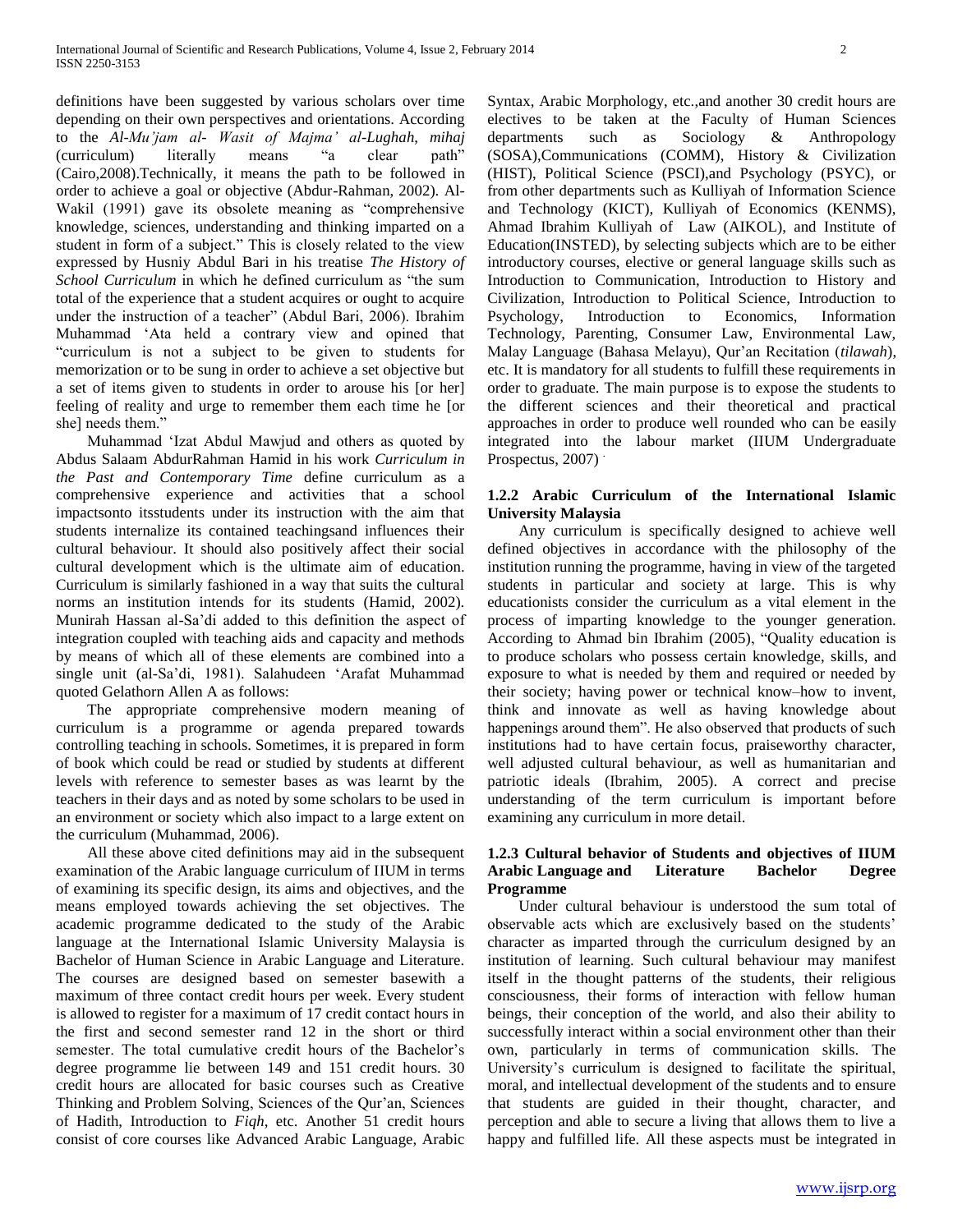order to achieve a comprehensive or holistic education (Rashid, 1993).

 It is pertinent at this junction to state the aims and objectives of the Arabic Language programme at IIUM in order to evaluate its impact on the students' cultural behaviour. The following are the objectives of Arabic language Programme in IIUM:

- 1- To produce graduates who are competent in reading and writing Arabic materials.
- 2- To produce graduates who are able to communicate effectively in standard Arabic.
- 3- To produce graduates who are able to outline and describe the major intellectual contributions of past and present scholars in the area of Arabic linguistic and literary studies.
- 4- To produce graduates who are able to apply the results of Arabic scholarship in enhancing their ability to deal with issues of life.
- 5- To produce graduates who are able to think critically and creatively.
- 6- To produce graduates who are able to outline the elements of the Islamic worldview and relate them to their daily undertaking.
- 7- To produce graduates who are able to serve Islam and the Muslim community at large, especially in the context of their chosen careers.
- 8- To produce graduates who are aware of the importance of the empirical method in developing knowledge and assigning practical solutions to academic problems.
- 9- To produce graduates who are quality-conscious in carrying out future undertakings.
- 10- To produce graduates who are familiar with IT applications useful to their context.
- 11- To produce graduates who are equipped with the necessary skills for continual self-improvement and lifelong learning.

 In conclusion, from the literature review, the general meaning of curriculum, Arabic curriculum in IIUM, cultural behaviour of IIUM Arabic Language students and the objectives of IIUM's Arabic language Programme have been extensively elaborated.

# **1.3 Methodology**

 This part explains the methodology employed in this paper. The research design used in this paper is quantitative research design. Other aspects that are taken into account in this paper are: population and sample, instrument, validity and reliability of the instrument, procedure for data collection, procedure for data analysis and finally the conclusion is drawn. The target population of the paper comprised undergraduate students of the International Islamic University Malaysia. It has been indicated that the total accumulated numbers of Arabic Language students of International Islamic University Malaysia in 2009/2010, Semester 2, were 278. 186 of the students were female compared to 56 male students. Similarly, 36 of the students of Arabic language were international students and 242 locals (Malaysians). Table 1.1 shows the undergraduate Students in Arabic Language and Literature, Semester 2, 2009/2010:

**Table 1.1 Details of Undergraduate Students in Arabic Language and Literature, Semester 2, 2009/2010.**

| <b>Male</b>      | <b>Female</b> | <b>Total</b> | <b>Male</b>          | <b>Female</b> | <b>Total</b> |                    |
|------------------|---------------|--------------|----------------------|---------------|--------------|--------------------|
| <b>Malaysian</b> |               |              | <b>International</b> |               |              | <b>Grand</b> total |
| 56               | 186           | 242          | Q                    | 27            | 36           | 278                |

**Source:** The Admissions and Record Division, IIUM Main Campus. 24/9/2010.

 Based on the above population, the convenient sampling technique was employed where the total number of seventy five (75) was selected among the Arabic Language students of IIUM. Furthermore, the instrument used in this paper is questionnaire. The questionnaire is self-constructed. There are three divisions in the questionnaire namely: Demographic information of respondents, items of Arabic language and items on the impact of Arabic language curriculum. In the first part, there are six aspects in the demographic information of respondents. In the second part, there are seven (7) items of Arabic language. In the third part, there are twelve (12) items measuring the impact of Arabic language. There was a 5 likert scale namely: Strongly Disagree (SD), Disagree (D), Undecided (UD), Agree (A) and Strongly Agree (SA).

 Likewise, validity and reliability are taken into consideration in this paper. For the validity of the instrument, the opinion of the experts were sought to ensure that the items measured the two main constructs identified in the instruments. On the other hand, the reliability of the items was carried out. The reliability test of the surveyed items was carried out through Cromach's Alpha. The Crombach's Alpha describing the curriculum items was .683 while the Cromach's Alpha measuring the items on the impact of the curriculum on the students was .898. The results from the Cromach's Alpha indicated that the instrument was reliable to be used in this paper.

 Basically, for the procedure for data collection, the questionnaires were distributed to the respondents at the IIUM whereby the distributed questionnaires were returned at the stipulated time. For the procedure for data analysis, statistical package for social science (SPSS version 16.0) was employed. At this stage, the data collected during the research were analyzed considering frequency, summary statistics such as percentage, mean, and standard deviation (Landau, 2004, p. 28).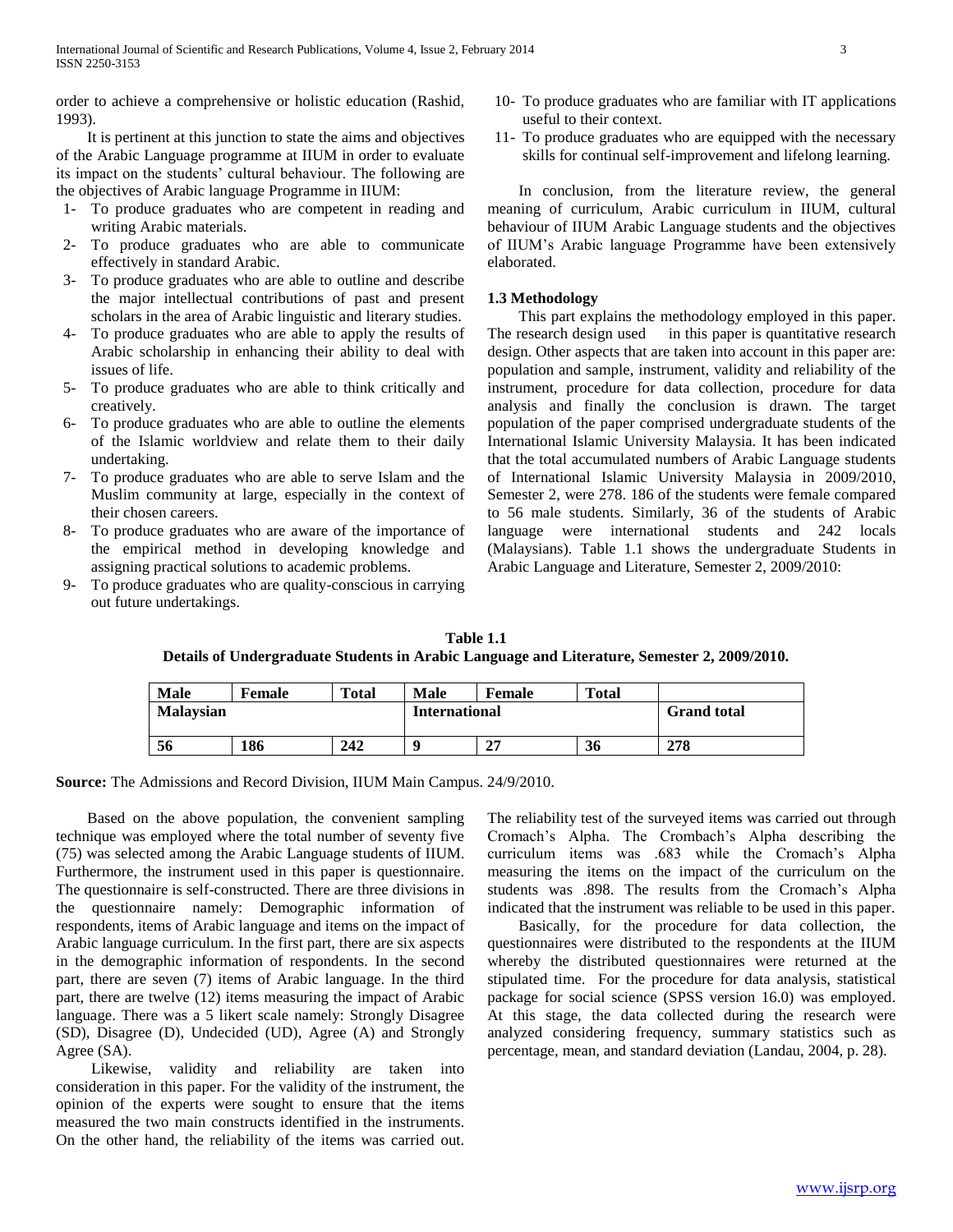# **1.4 Statistical Analysis, Results and Discussions**

 In this part, the statistical analysis, findings and discussions of the Demographic background of respondents, curriculum and its impacts on students' behaviour are presented.

#### **1.4.1 Demographic background of respondents**

 According to Marrja (2008), a good sample is what is desired to be selected from the entire population of interest. Thus, the sample of this research was selected among the undergraduate students of the IIUM Arabic Language Department. Due to certain restraints affecting the administration of the survey, the questionnaire was only given out to75 students. The demographic data of the surveyed participants were as follows:

| <b>Items</b>           |                    | Frequency | percentage |  |
|------------------------|--------------------|-----------|------------|--|
| Sex                    | Male               | 7         | 9.3%       |  |
|                        | Female             | 68        | 90.7%      |  |
|                        | Total              | 75        | 100%       |  |
| <b>Marital Status</b>  | Single             | 66        | 88%        |  |
|                        | Married            | 7         | 9.3%       |  |
|                        | Total              | 73        | 97.3%      |  |
| Years of Study         | Year One           | 12        | 16%        |  |
|                        | Year Two           | 18        | 24%        |  |
|                        | Year Three         | 26        | 34.7       |  |
|                        | Year Four          | 19        | 25.3%      |  |
|                        | Total              | 75        | 100%       |  |
| Purpose of             | Religion           | 31        | 41.3%      |  |
| <b>Studying Arabic</b> | Education 37 49.3% |           |            |  |
| Arabic civilization    | 4                  | 5.3%      |            |  |
| Parents Obedience      | 3                  | 4.0%      |            |  |
| Total                  | 75                 | 100%      |            |  |
| Nationality            | Local              | 71        | 94.7%      |  |
| International          | 4                  | 5.3%      |            |  |
|                        | Total<br>75        | 100%      |            |  |
| Mode of Study          | Full Time          | 74        | 98.7%      |  |
|                        | Part Time          | 1         | 1.3%       |  |
|                        | Total              | 75        | 100%       |  |

**Table 1.2 Demographic Distribution of Respondents**

 Table 1.2 shows that the majority of the respondents were female (90.7%) and 9.3%were male. This shows that the population of female students in the Arabic Language Department was higher than that of male students. Also, 88% were single, 9.3% were married and 2.7%wereengaged to be married. The majority of respondents (34.7%) were in their third year of study, 25.3% in their fourth year, 24% in their second year, and the remaining 16% in their first year. These percentages indicated that the respondents were not equally but relatively well spread across all levels of studies which thus promised a result which adequately reflected the entire student population.

 The majority of the respondents (49.3%) were majoring in Arabic for educational purposes, 41.3% for religious purposes, 5.3% for cultural purposes, and the rest (4.0%) did so because their parents had asked them to.

 Altogether 98.7% of the respondents were local students (Malaysian), while only 5.3%were internationals. Hence, it was clear that the result would reflect foremost the views of the local population and any conclusions drawn or policies implemented on the basis of such result would be more applicable to the local student population. The same percentage of students was also comprised of full time students, while only 1.3%studied parttime.

### **1.4.2 Descriptive Statistics of Curriculum**

 The descriptive statistics employed in this survey addressed the degree of performance, frequency and percentage, means and standard deviations of the respondents. Each question of any item was given five response options in the questionnaire which were" strongly disagree" (SD), "disagree" (D), "undecided" (UN), "agree" (A) and "strongly agree" (SA). Although five different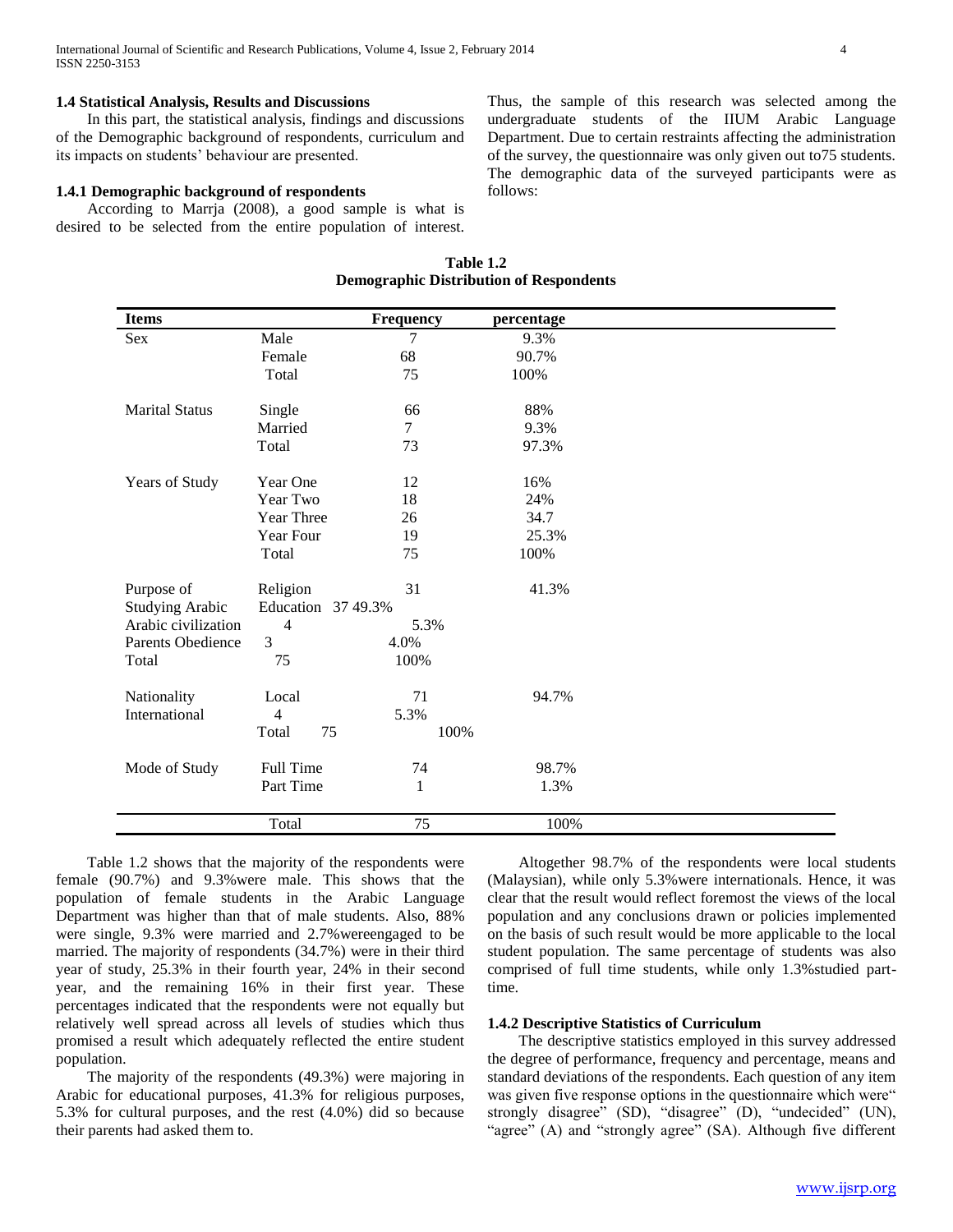response options guaranteed a differentiated response result, it was decided to simplify the findings by merging "strongly disagree", and "disagree", as well as "strongly agree" and "agree".

 The Table 2.1 shows the cumulative total percentage, means and standard deviation of the responses to the items which measured the description of the IIUM undergraduate Arabic language curriculum. More than three quarter (78%) of respondents agreed that the Arabic curriculum appropriately catered for the overall needs of the students, while 9.3% were undecided, and only 12% disagreed with the statement. Thus, considering the total frequency shown in Table 2.1 above, it could be concluded that more than half of the respondents agreed that the Arabic curriculum was appropriate. The average mean score was calculated as 3.68 and the standard deviation as .869 which was considered moderately acceptable in the educational context.

 Moreover, 86.7% of respondents agreed that the curriculum relevantly addressed the moral and spiritual needs of the students. Only 16.7% were undecided, and 2.7%disagreedwith the statement. The majority of the respondents (97.4%) agreedthat it helped realize the students' potential, none of the respondents disagreed, and only a couple of them (2.7%) remained undecided.

 Similarly, a large number of respondents (81.4%) agreed that the Arabic curriculum content emphasized on Muslim unity and universal brotherhood. Only 16% of the respondents remained undecided and only a couple of them (2.7%) disagreed with the statement. Most of the respondents (77.3%) also asserted that the Arabic curriculum enriched its students socially and culturally and prepared them for the challenges ahead. Here, also only a couple of the respondents (2.7%) disagreed, while another 20% remained undecided.

 61 or 81.3% of the respondents agreed that the Arabic curriculum incorporated elements of Islamic civilization and other civilizations and the constructive interplay between them. 6.7% of the students decided to remain neutral, and the remaining 2.7% disagreed with the statement. Lastly, an overwhelming majority of 90.7% of the respondents agreed that it also incorporated elements of leadership, socialization and integration. Again, only a few respondents (6.7%) remained undecided, and the rest (2.7%) disagreed with the statement. Table 2.1 shows Description of Arabic Curriculum (AC) of (IIUM):

| Table 2.1                                              |
|--------------------------------------------------------|
| <b>Description of Arabic Curriculum (AC) of (IIUM)</b> |

| <b>Items</b>                          | D              | <b>UN</b> | A          | <b>Mean</b> | <b>SD</b>    |      |
|---------------------------------------|----------------|-----------|------------|-------------|--------------|------|
| The Arabic curriculum in<br>$1_{-}$   |                | 9         | $\tau$     | 59          | 3.69         | .869 |
| university appropriately              | 12.0%          |           | 9.3% 78.7% |             |              |      |
| caters for the overall needs          |                |           |            |             |              |      |
| of the students.                      |                |           |            |             |              |      |
| 2. The curriculum is relevantly 2     |                |           | 8          | 65          | 4.02         | .696 |
| addressing the moral and 2.7%         | 16.7%          | 86.7%     |            |             |              |      |
| spiritual needs of the students.      |                |           |            |             |              |      |
| 3. The curriculum is helpful          |                | 2         | 73         | 4.16        | .436         |      |
| in realizing the students'            |                | 2.7%      | 97.4%      |             |              |      |
| potential.                            |                |           |            |             |              |      |
| 4. The Arabic curriculum              | $\overline{2}$ | 12        | 61         |             | 3.93<br>.643 |      |
| is tailored towards realizing 2.7%    |                | 16.0%     | 81.4%      |             |              |      |
| the unity and universal               |                |           |            |             |              |      |
| bother hood encapsulated              |                |           |            |             |              |      |
| in Islam.                             |                |           |            |             |              |      |
| The curriculum enriches the<br>5.     |                | 2         | 15         | 58          | 3.88         | .656 |
| students socially and culturally 2.7% |                | 20.0%     | 77.3%      |             |              |      |
| and prepares them for the             |                |           |            |             |              |      |
| challenges ahead.                     |                |           |            |             |              |      |
| 6. It incorporates elements of        |                | 4         | 10         | 61          | 3.82         | .742 |
| Islamic and other civilizations       | 5.4%           | 13.3%     | 81.3%      |             |              |      |
| and the constructive interplay        |                |           |            |             |              |      |
| between them.                         |                |           |            |             |              |      |
| 7. It incorporates elements of        |                | 2         | 5          | 68          | 4.04 .579    |      |
| leadership, socialization 2.7%        |                | 6.7%      | 90.7%      |             |              |      |
| and integration.                      |                |           |            |             |              |      |
| Average                               |                |           |            |             | 3.934.660    |      |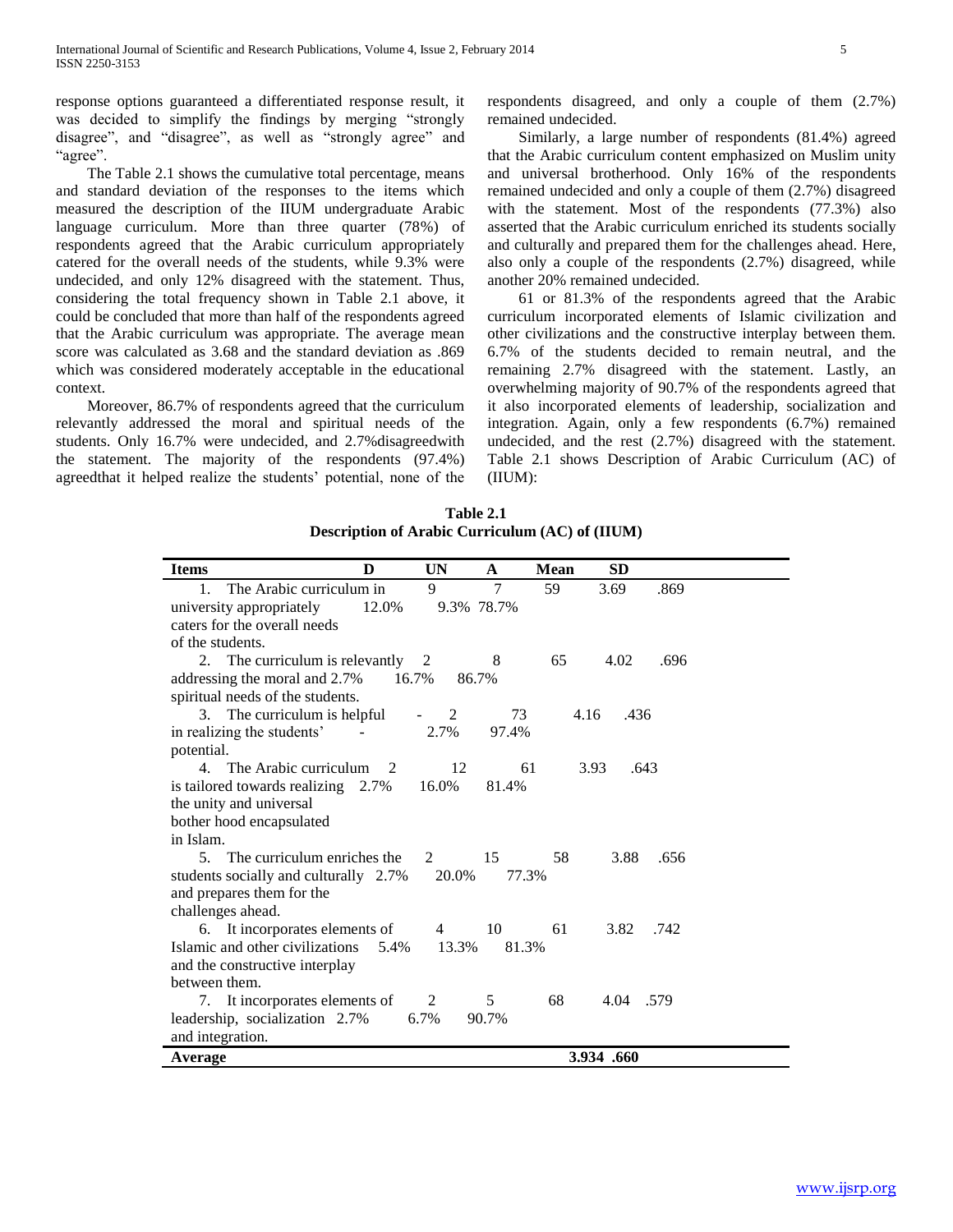# **1.4. 3 Descriptive Statistics on the Impact of Arabic Curriculum on Students**

 In regard to the set of items that measured the impact of the Arabic Language curriculum on the students' cultural behaviour, an over whelming majority of 92% of the respondent sagreed that it positively affected their listening skills, while 6.7%remained undecided. and only 1.3%disagreed with the statement. Another 78.7% of the respondents agreed that their speaking skills had improved through the Arabic curriculum, another 13% remained undecided, and 8.0%disagreed with the statement.

 In reference to the third item of is section of the questionnaire, a total of 89.4%agreed that the curriculum had contributed to their improved reading skills, another 9.3% were undecided, and only 1.3% of the respondents disagreed with the statement. 78.7% of the respondents agreed that their writing skills had improved through the curriculum, while 16%were uncertain, and only 5.3%disagreed with the statement.

 Altogether 77.4% of the respondents agreed that the curriculum greatly influenced the relationship/interaction with their fellow classmates, while 20%remained undecided, and only 2.7%disagreed. A total of 76% of the respondents agreed that the curriculum had exposed them to Arabic culture and tradition, 22.7% were uncertain, and 4.0%disagreedwith the statement. Furthermore, 72% of the students agreed that they had learned a lot about Islamic civilization and its historical development, whereas 24% remained undecided, and the remaining 4.3%disagreedwith the statement.

 Similarly, 77.4% of the respondents agreed that the curriculum exposed them to other cultures and civilizations, another 17.3% remained undecided, and 5.3%stated their disagreement with the statement. 84% of the respondents agreed that the curriculum improved their moral behaviour and respect for others, while the remaining 16% were uncertain. Likewise, 84% agreed that the curriculum had made a great impact on their religious commitment, while 14%remained undecided, and another 1.3%disagreed with the statement.

 Finally, an impressive 97.3% of the respondents agreed that they enjoyed studying Arabic Language in IIUM, while only 1.3% was uncertain, and another 1.3% disagreed. Table 2.2 illustrates the Impacts of Arabic Curriculum (AC) of (IIUM) on Students Cultural Behaviour:

| Table 2.2                                                                 |
|---------------------------------------------------------------------------|
| Impacts of Arabic Curriculum (AC) of (IIUM) on Students Cultural Behavior |

| <b>Items</b>                                                                                            | D          | <b>UN</b>         | $\mathbf A$   | Mean         | <b>SD</b> |  |
|---------------------------------------------------------------------------------------------------------|------------|-------------------|---------------|--------------|-----------|--|
| The Arabic curriculum<br>1<br>improves my listening skills.                                             | 5<br>1.3%  | 69<br>6.7%        | 4.16<br>92%   |              | .658      |  |
| My speaking skills improve 6<br>through the curriculum.                                                 | 10<br>8.0% | 59<br>13.0%       | 3.94<br>78.7% | .836         |           |  |
| My reading skills improved<br>through the curriculum                                                    | 1<br>1.3%  | 7<br>9.3%         | 67<br>89.4 %  | 4.14         | .630      |  |
| The curriculum improves<br>my writing skills.                                                           | 4<br>5.3%  | 12<br>16%         | 59<br>78.7%   | 3.98         | .846      |  |
| The curriculum has greatly<br>Influenced the relationship/<br>interaction with my fellow<br>classmates. | 2<br>2.7%  | 15<br>20%         | 58<br>77.4%   | 3.89         | .669      |  |
| The curriculum has exposed me 1<br>to Arabic culture and tradition                                      | 1.3%       | 17<br>57<br>22.7% | 76%           | 3.92         | .673      |  |
| I have learned a lot about<br>Islamic civilization and its 4.0%<br>historical development.              | 3<br>24.0% | 18<br>72%         | 54            | 3.82         | .723      |  |
| The curriculum has exposed<br>me to other cultures and 5.3%<br>civilizations.                           | 4<br>17.3% | 13<br>77.4%       | 58            | 3.81         | .729      |  |
| It improves my moral behaviour -<br>and the respect I have for others.                                  | ÷,         | 12<br>16%         | 63<br>84%     | 4.02<br>.592 |           |  |
| The curriculum has a great impact                                                                       | 1          | 11                | 63            | 4.10         | .689      |  |